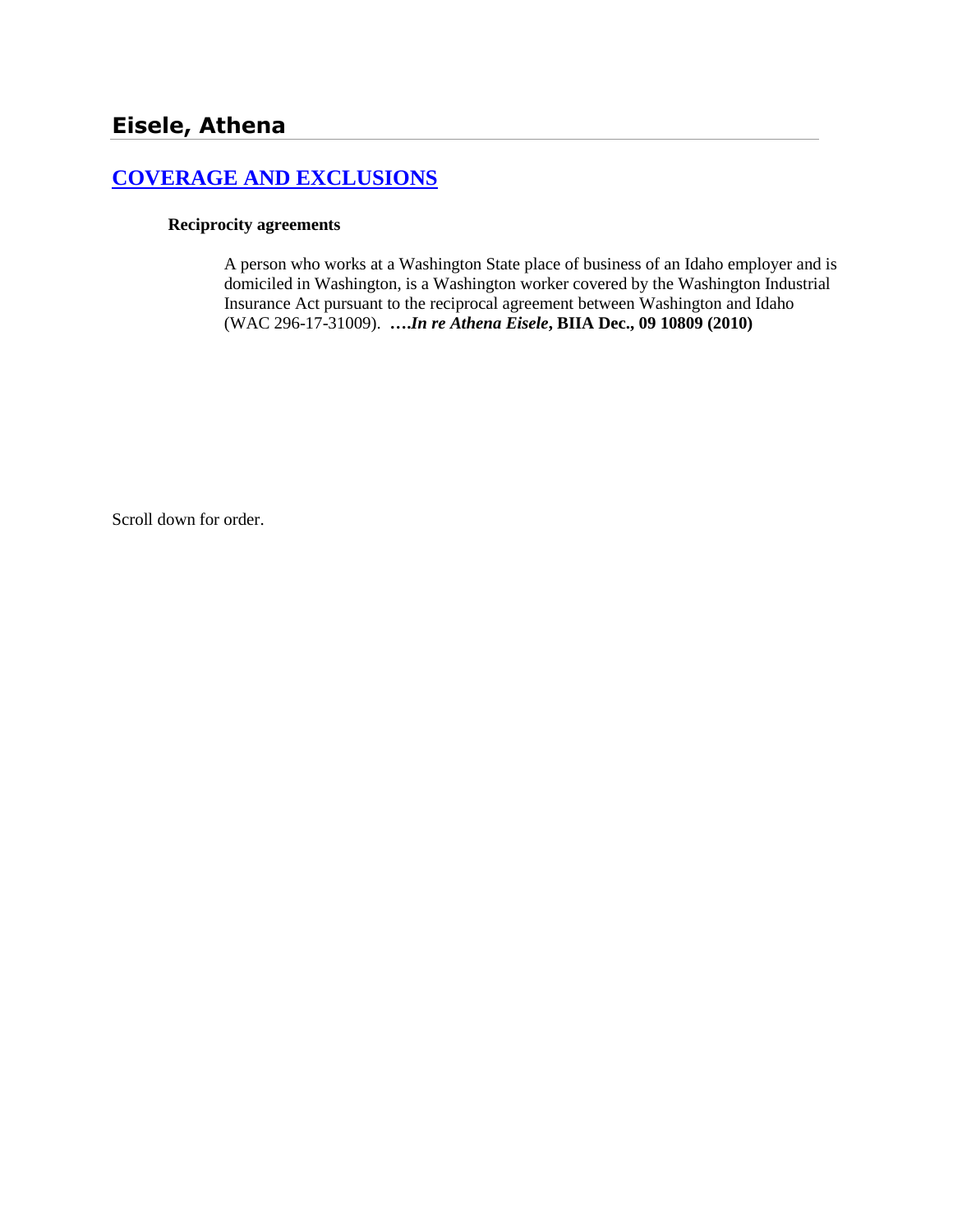## **BEFORE THE BOARD OF INDUSTRIAL INSURANCE APPEALS STATE OF WASHINGTON**

**)**

**IN RE: ATHENA A. EISELE ) DOCKET NO. 09 10809**

### **CLAIM NO. AE-90495 ) DECISION AND ORDER**

APPEARANCES:

Claimant, Athena A. Eisele, by Petgrave & Petgrave, PLLC, per Randolph O. Petgrave

Employer, Inland Waterproofing Service, by Shelley Carlson, Vice President

Department of Labor and Industries, by The Office of the Attorney General, per William A. Garling, Jr., Assistant

The claimant, Athena A. Eisele, filed an appeal with the Board of Industrial Insurance Appeals on February 2, 2009, from an order of the Department of Labor and Industries dated December 11, 2008, in which the Department affirmed an order dated January 9, 2008. In this order, the Department rejected the claim on the grounds the worker was an Idaho worker at the time of injury and not covered under the industrial insurance laws of the state of Washington. The Department order is **REVERSED AND REMANDED.**

#### **OVERVIEW**

Pursuant to RCW 51.52.104 and RCW 51.52.106, this matter is before the Board for review and decision on a timely Petition for Review filed by the claimant to a Proposed Decision and Order issued on December 31, 2009, in which the industrial appeals judge affirmed the December 11, 2008 Department order. The employer and the Department filed responses to the Petition for Review. The Board has reviewed the evidentiary rulings in the record of proceedings. The employer's relevance objection to Exhibit No. 2 is sustained. That exhibit is a disc containing photographs of a property purchased by the employer in Washington, after the claimant was no longer employed by Inland Waterproofing Service. The exhibit is rejected because it is not relevant to any issue before the Board. Likewise, any testimony regarding that exhibit is stricken. The Board finds that no other prejudicial error was committed and the remaining rulings are affirmed.

The Department rejected the claim on the grounds the claimant was an Idaho worker at the time of injury and not covered under the industrial insurance laws of the state of Washington. The issue on appeal is whether Ms. Eisele was excluded from coverage under the Washington industrial insurance laws pursuant to the reciprocal agreement between Washington and Idaho, set forth in WAC 296-17-31009.

47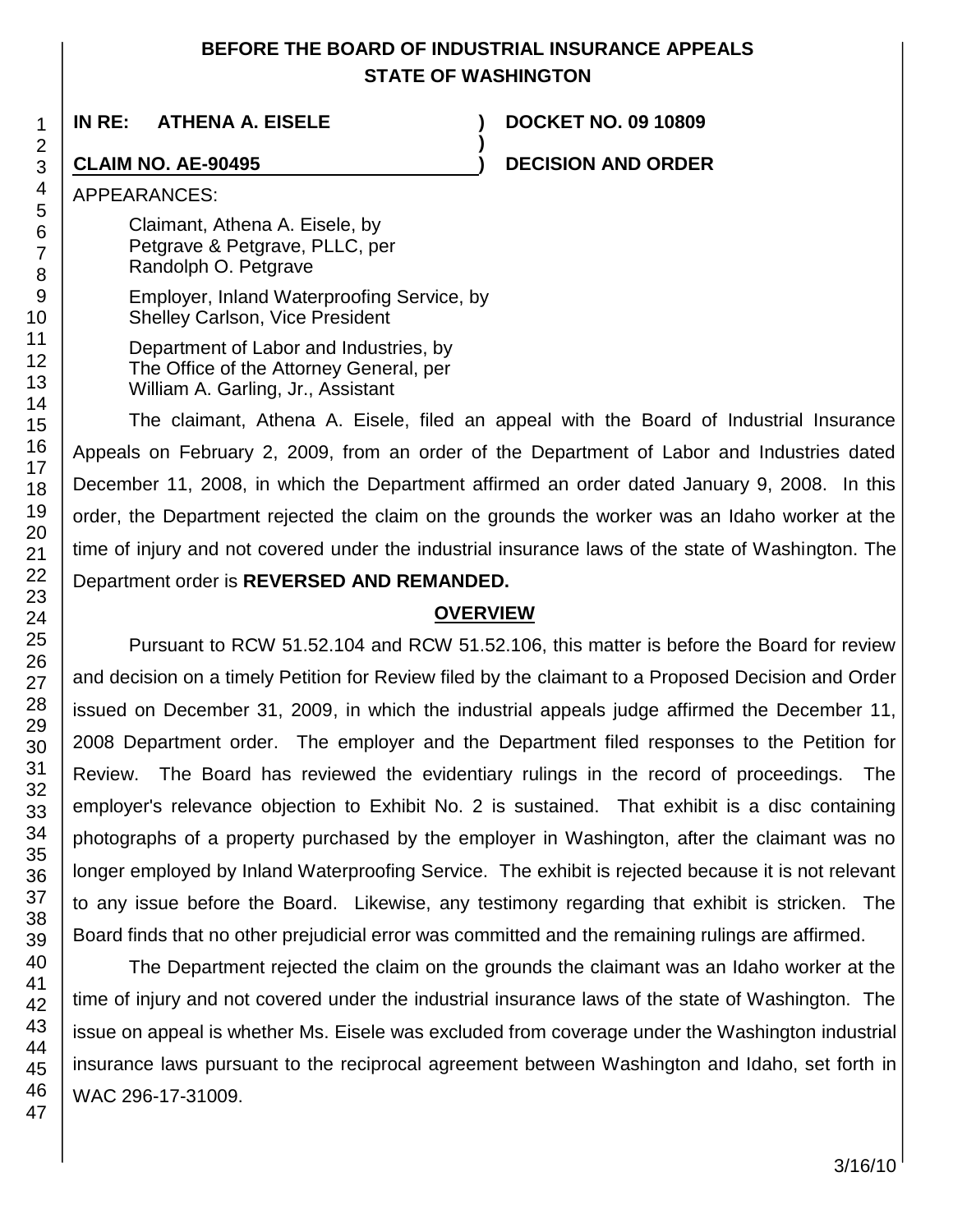The industrial appeals judge assumed that Ms. Eisele was an Idaho worker under subsection 4 of the reciprocal agreement without first going through the step-by-step analysis required by subsection 2 of that agreement. We conclude that, under either subsection 2(1) or 2(2), Ms. Eisele was a Washington worker. The December 11, 2008 Department order is reversed and the claim is remanded to the Department with directions to determine that Ms. Eisele was a Washington worker at the time she alleges she sustained an occupational condition. The Department has made no determination yet regarding whether the claimant suffered an industrial injury or an occupational disease. That question must be addressed by the Department on remand.

#### **DECISION**

The claimant presented her own testimony and that of Joan Lane, a former employee of Inland Waterproofing Service. The Department and employer presented the testimony of Shelley Carlson, the vice-president of Inland Waterproofing Service, and Luane Church, an accounts payable clerk and current payroll manager for the employer.

There is no dispute about the following facts, either because the parties presented consistent testimony or because the evidence presented by one party stands unrebutted. Ms. Eisele was hired in August 2007, to work for Inland Waterproofing Service. The employer has an office in Coeur d'Alene, Idaho, and does business in Idaho, Washington, and Montana. Ms. Eisele worked for the employer from August 2007, until sometime in January 2008, filing a claim for Washington industrial insurance benefits on January 7, 2008.

A claim was also filed on her behalf with the Idaho State Insurance Fund. The record does not reveal the status of that claim. The employer has paid workers' compensation taxes to the Idaho State Insurance Fund to cover Ms. Eisele. The company has not paid industrial insurance taxes to the Washington State Fund.

During the entire period of her employment, Ms. Eisele was living in Kirkland, Washington, and all the work she performed for the company was in Washington. She visited the company's Idaho office prior to beginning her employment and for the company Christmas party in December 2007. The company rented two apartments and storage facilities used to store some work materials and some tools in Renton, Washington. Ms. Eisele drove to Renton each day to pick up a company truck and the crew for the day's work. She returned to Renton each evening to drop off the truck and the crew, and to pick up her own vehicle. The rest of the crew traveled to Washington from Idaho every Sunday night and went home every Thursday night, staying in the Renton apartments during the week.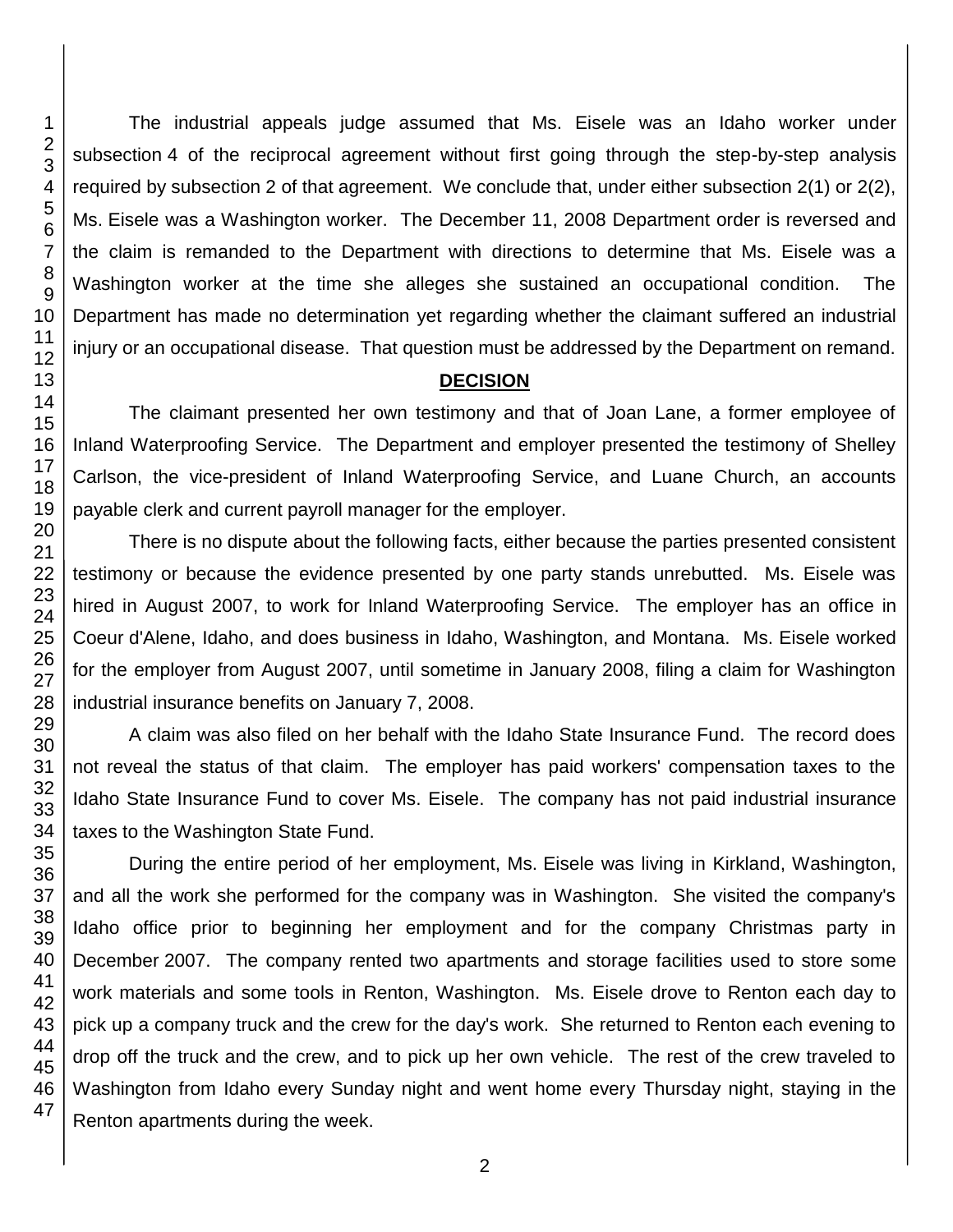The parties disagree regarding whether the Renton apartments and storage facilities were places of business. They also disagree regarding what was contemplated in the future, that is, whether Ms. Eisele was going to be required to work in Idaho and Montana, not just Washington. In addition, they provided differing stories regarding when and where the contract of employment was entered into. According to the employer, Ms. Eisele was hired when she visited the Idaho office. According to the claimant, she was hired several weeks later, after she had returned to Washington. Neither party provided any supporting documentary evidence.

13 After reviewing the evidence, the industrial appeals judge made the following factual determinations:

Ms. Eisele was hired by an Idaho company, Inland Waterproofing Service that does business in at least three states: Idaho; Washington; and Montana. Ms. Eisele is, and at all relevant times has been, a domiciliary of the State of Washington. All of the work she performed for Inland was performed in the State of Washington. At the time she incurred whatever alleged occupational disease she developed, she was working and living in the State of Washington.

Proposed Decision and Order, at 3.

The industrial appeals judge noted that: "Given these facts one would think that Ms. Eisele's appeal is well taken and that the Department's decision to reject her claim is both wrong and unreasonable." Proposed Decision and Order, at 3. However, the industrial appeals judge concluded that, under RCW 51.12.120(7) and WAC 296-17-31009, she was required to affirm the Department's rejection of the claim on the basis that Ms. Eisele was an Idaho worker.

RCW 51.12.120(7) permits the director of the Department to enter into reciprocal agreements with agencies in other states "with respect to conflicts of jurisdiction and the assumption of jurisdiction in cases where the contract of employment arises in one state . . . and the injury occurs in another." Once entered into, those agreements are binding with respect to jurisdictional determinations. Washington and Idaho have entered into a reciprocal agreement, which is set forth in WAC 296-17-31009. The industrial appeals judge quoted at length from that agreement, highlighting subsection 4, which provides:

The Idaho IAB [Industrial Accident Board] in keeping with the provision of the Idaho WC law will assume and exercise extraterritorial jurisdiction of compensation claims on any Idaho worker injured in the state of Washington and of his/her dependents upon any Idaho employer under its jurisdiction and the latter's surety or insurance carrier.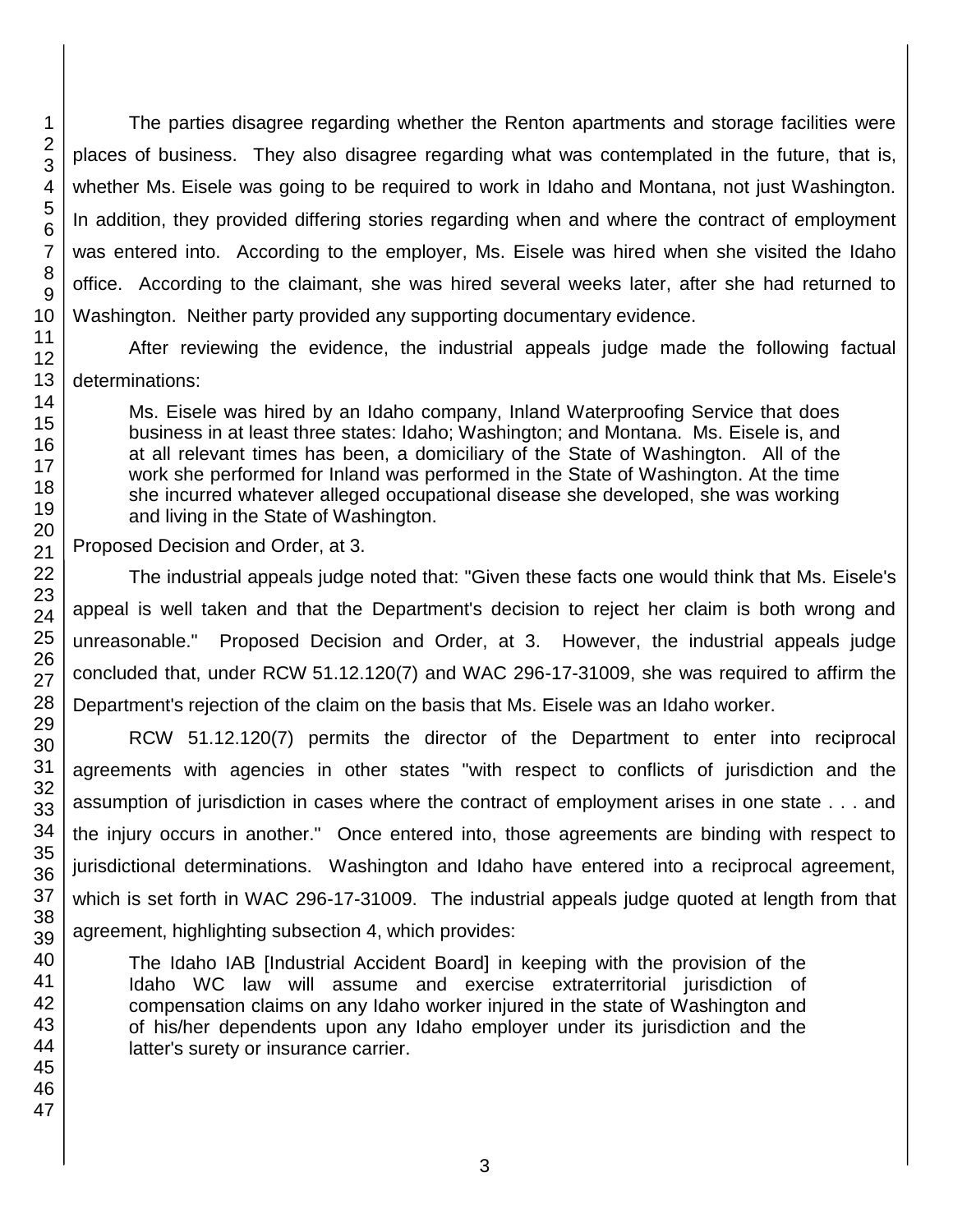| $\mathbf 1$                                     | The industrial appeals judge concluded that:                                                                                                                                                                                                                                                                                                                                                 |  |
|-------------------------------------------------|----------------------------------------------------------------------------------------------------------------------------------------------------------------------------------------------------------------------------------------------------------------------------------------------------------------------------------------------------------------------------------------------|--|
| $\overline{2}$<br>3<br>4<br>$\sqrt{5}$<br>$\,6$ | In substance, the reciprocal agreement between Washington and Idaho embodied<br>in WAC 296-17-10009 [sic-WAC 296-17-31009] metamorphoses Ms. Eisele from a<br>Washington worker to an Idaho worker. Her residence here, her performance of<br>her job exclusively in Washington, is not a factor. The agreement between the<br>states mandates she be considered an Idaho worker.            |  |
| $\overline{7}$<br>8                             | Proposed Decision and Order, at 5.                                                                                                                                                                                                                                                                                                                                                           |  |
| 9                                               | It is not clear how the industrial appeals judge reached that conclusion in the absence of an                                                                                                                                                                                                                                                                                                |  |
| 10<br>11                                        | analysis of whether Ms. Eisele's employment was principally localized in Idaho or Washington,                                                                                                                                                                                                                                                                                                |  |
| 12                                              | which is key to determining whether she was an Idaho or Washington worker within the meaning of                                                                                                                                                                                                                                                                                              |  |
| 13<br>14                                        | subsection 2 of the reciprocal agreement. That subsection provides in pertinent part:                                                                                                                                                                                                                                                                                                        |  |
| 15<br>16<br>17                                  | 2. For the purposes of this agreement: Person whose employment is "principally"<br>localized" in Idaho shall be deemed to be an Idaho worker. A person's<br>employment is "principally localized" in Idaho when:                                                                                                                                                                             |  |
| 18<br>19<br>20                                  | (1) His/her employer has a place of business in Idaho and he/she regularly works<br>(or it is contemplated that he/she shall regularly work) at or from such place of<br>business; or                                                                                                                                                                                                        |  |
| 21<br>22<br>23                                  | (2) If clause (1) foregoing is not applicable, he/she is domiciled and spends a<br>substantial part of his/her working time in the service of his/her employer in Idaho.                                                                                                                                                                                                                     |  |
| 24                                              |                                                                                                                                                                                                                                                                                                                                                                                              |  |
| 25<br>26<br>27<br>28<br>29<br>30                | An employee whose duties require him/her to travel regularly in the service of<br>his/her employer in more than one state may, by written agreement with his/her<br>employer, designate the state in which his/her employment shall be "principally<br>localized." Unless the state so designated refuses jurisdiction, such agreement<br>shall be given effect under the instant agreement. |  |
| 31<br>32<br>33                                  | In cases where none of the foregoing tests can be made to apply, the person<br>shall be deemed to be a worker of whichever jurisdiction in which his/her contract<br>of hire was made.                                                                                                                                                                                                       |  |
| 34                                              | Identical provisions apply to determine if a person is a Washington worker, which is the flip side of                                                                                                                                                                                                                                                                                        |  |
| 35<br>36                                        | the same question.                                                                                                                                                                                                                                                                                                                                                                           |  |
| 37                                              | Thus, there are four steps for determining if the claimant was an Idaho worker, which can be                                                                                                                                                                                                                                                                                                 |  |
| 38<br>39                                        | reduced to the following four questions:                                                                                                                                                                                                                                                                                                                                                     |  |
| 40<br>41<br>42<br>43                            | Did Ms. Eisele's job duties require her to travel regularly in more than one<br>1.<br>state and did the parties enter into a written agreement designating Idaho<br>as the state where her employment was considered to be principally<br>localized?                                                                                                                                         |  |
| 44<br>45<br>46<br>47                            | 2.<br>Did Inland Waterproofing Service have a place of business in Idaho out of<br>which Ms. Eisele regularly worked or it was contemplated she would<br>regularly work?                                                                                                                                                                                                                     |  |
|                                                 |                                                                                                                                                                                                                                                                                                                                                                                              |  |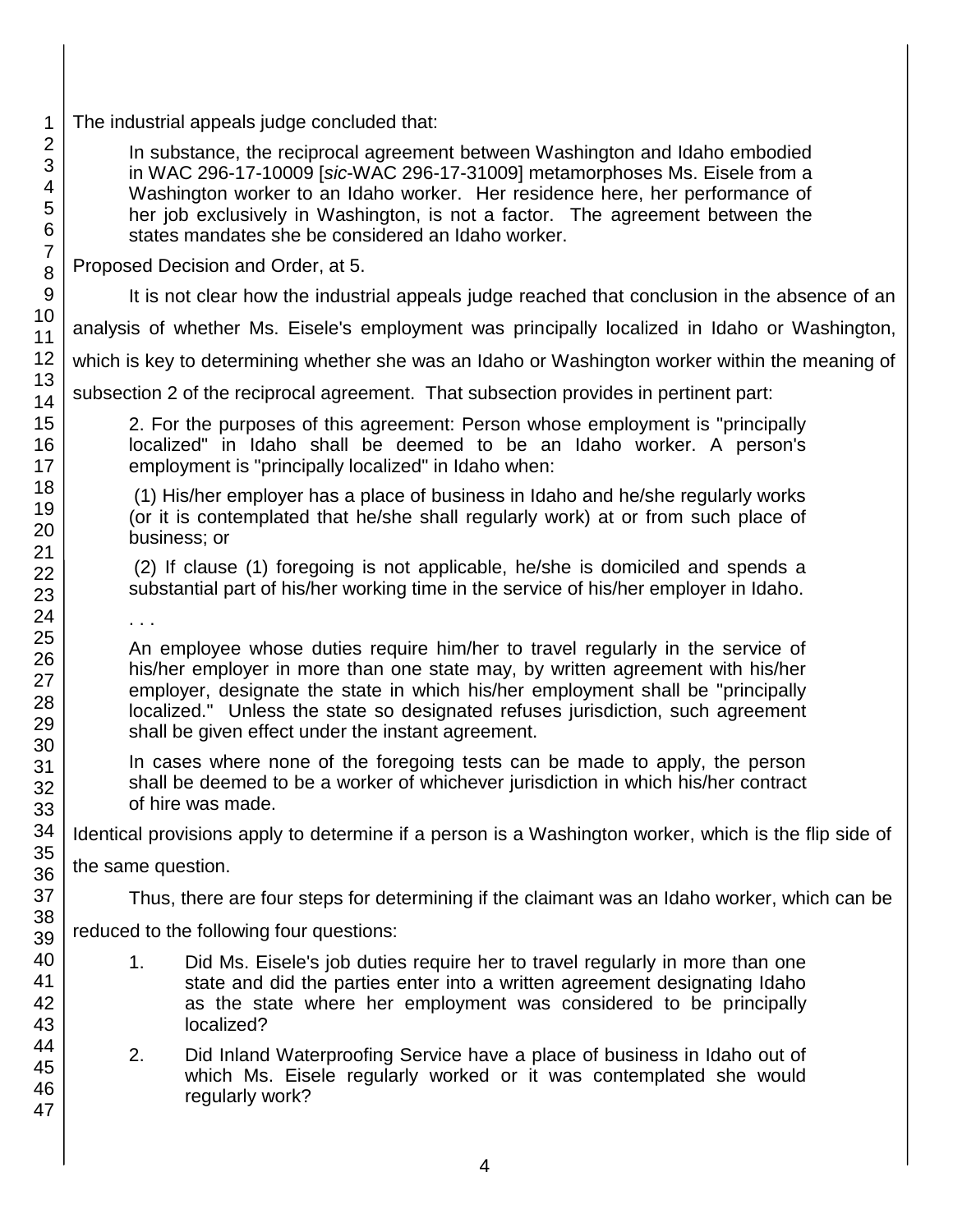- 3. Was Ms. Eisele domiciled in Idaho and did she spend a substantial part of her working time in the service of Inland Waterproofing Service in Idaho?
- 4. Was the contract of hire made in Idaho?

There is a parallel set of questions to determine if Ms. Eisele was a Washington worker:

- 1. Did Ms. Eisele's job duties require her to travel regularly in more than one state and did the parties enter into a written agreement designating Washington as the state where her employment was considered to be principally localized?
- 2. Did Inland Waterproofing Service have a place of business in Washington out of which Ms. Eisele regularly worked or it was contemplated she would regularly work?
- 3. Was Ms. Eisele domiciled in Washington and did she spend a substantial part of her working time in the service of Inland Waterproofing Service in Washington?
- 4. Was the contract of hire made in Washington?

The reciprocal agreement mirrors the criteria set forth at RCW 51.12.120(5) and (6), adding the place of contract as an additional mechanism for determining where the employment is principally localized. In applying the reciprocal agreement, the first consideration is whether a worker and an employer have entered into an agreement regarding the applicable jurisdiction. If so, that agreement controls, unless the designated state refuses jurisdiction. In the current appeal, there is no evidence of such an agreement.

Turning to the remaining criteria, the reciprocal agreement envisions a process of elimination, beginning with subsection 2(1), proceeding to subsection 2(2) if necessary, and looking to the place of contract as a last resort if "none of the foregoing tests can be made to apply." Thus, if Ms. Eisele's employment is not considered "principally localized" in either Idaho or Washington under subsection 2(1), subsection 2(2) must be explored next, and then the place of contract.

In her Petition for Review, the claimant argues that she meets the criteria for a Washington worker under either subsection 2(1) or 2(2). We agree, and do not find it necessary to reach the question of where the contract of hire was made.

**Did Inland Waterproofing Service have a place of business in Idaho out of which Ms. Eisele regularly worked or it was contemplated she would regularly work? Alternatively, did Inland Waterproofing Service have a place of business in Washington out of which Ms. Eisele regularly worked or it was contemplated she would regularly work?**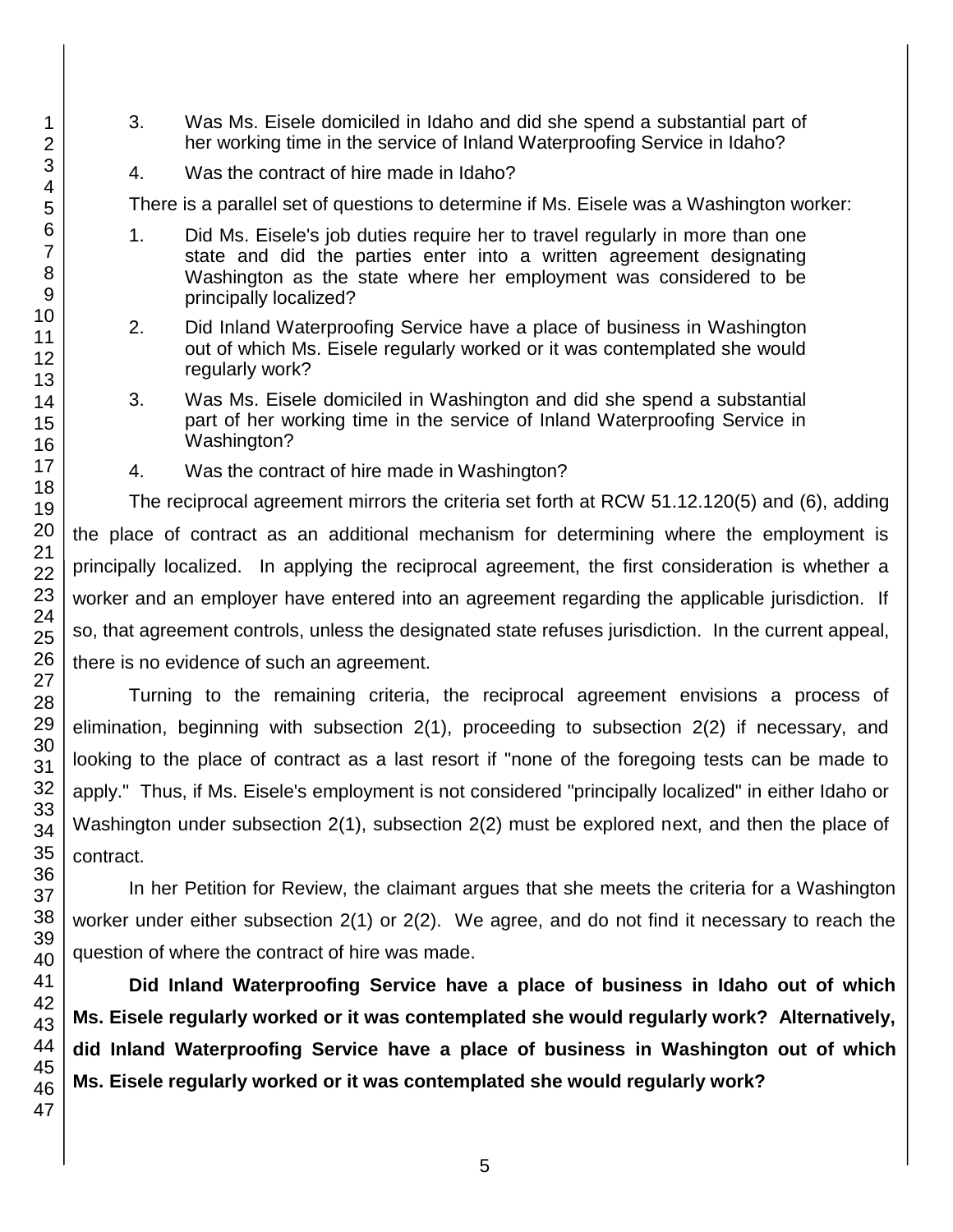1

The parties agree that Inland Waterproofing Service had a place of business in Idaho. However, Ms. Eisele did not regularly work out of it. She visited the office prior to beginning her employment and once for a company Christmas party. According to Ms. Eisele, she understood she was working for an Idaho company exclusively in Washington. 10/19/10 Tr. at 19. Ms. Church testified that the claimant was not hired to work exclusively in Washington. 10/19/10 Tr. at 49. Ms. Lane testified that the location of the intended employment was Washington (10/19/10 Tr. at 34), but that the claimant anticipated moving to Idaho and came to stay in Idaho for several months after she stopped working for Inland Waterproofing Service. 10/19/10 Tr. at 42, 44. Everyone agreed that Ms. Eisele worked solely in Washington during the six months she was employed by Inland Waterproofing Service.

According to Ms. Carlson, the claimant was working solely in Washington until her daughter finished high school. "It was a hardship for our company to have a person in that position, but out of respect and as a pre-arranged condition, that she—upon her hire she asked that she stay in the vicinity until her daughter was out of school and then she would be free to travel as the job requires." 10/19/10 Tr. at 76. The claimant's daughter turned 17 on October 5, 2009 (10/19/10 Tr. at 17), so she was 14 years old when the claimant was hired. Thus, even if it was expected that Ms. Eisele would, in the years to come, work outside Washington, when she was hired it was contemplated that she would work solely in Washington for three or four years.

We turn, then, to the question of whether Inland Waterproofing Service had a place of business in Washington out of which the claimant regularly worked. The parties agree that the employer rented two apartments in Renton, that one of them had a fax machine, and that the employer rented storage facilities in Renton. It appears that the apartments were primarily used to house men who drove over each week from Idaho to work. Ms. Church said the fax machine was used by Randall Carlson, Ms. Carlson's husband, to receive bids. 10/19/10 Tr. at 58. The claimant asserted it was used to receive work orders. 10/19/10 Tr. at 10-11. Ms. Lane said she faxed new work orders to the Renton apartment. 10/19/10 Tr. at 35. Ms. Carlson testified that the men were given their work orders at the Coeur d'Alene office each week, before they drove back to Washington. 10/19/10 Tr. at 82. Employees were also provided with company issued cell phones for maintaining contact.

Ms. Church initially testified that the company did not maintain trucks in Washington (10/19/10 Tr. at 52), however she later acknowledged that she did not know (10/19/10 Tr. at 56-57). Ms. Eisele presented photographs that she said were taken in Renton, depicting company trucks,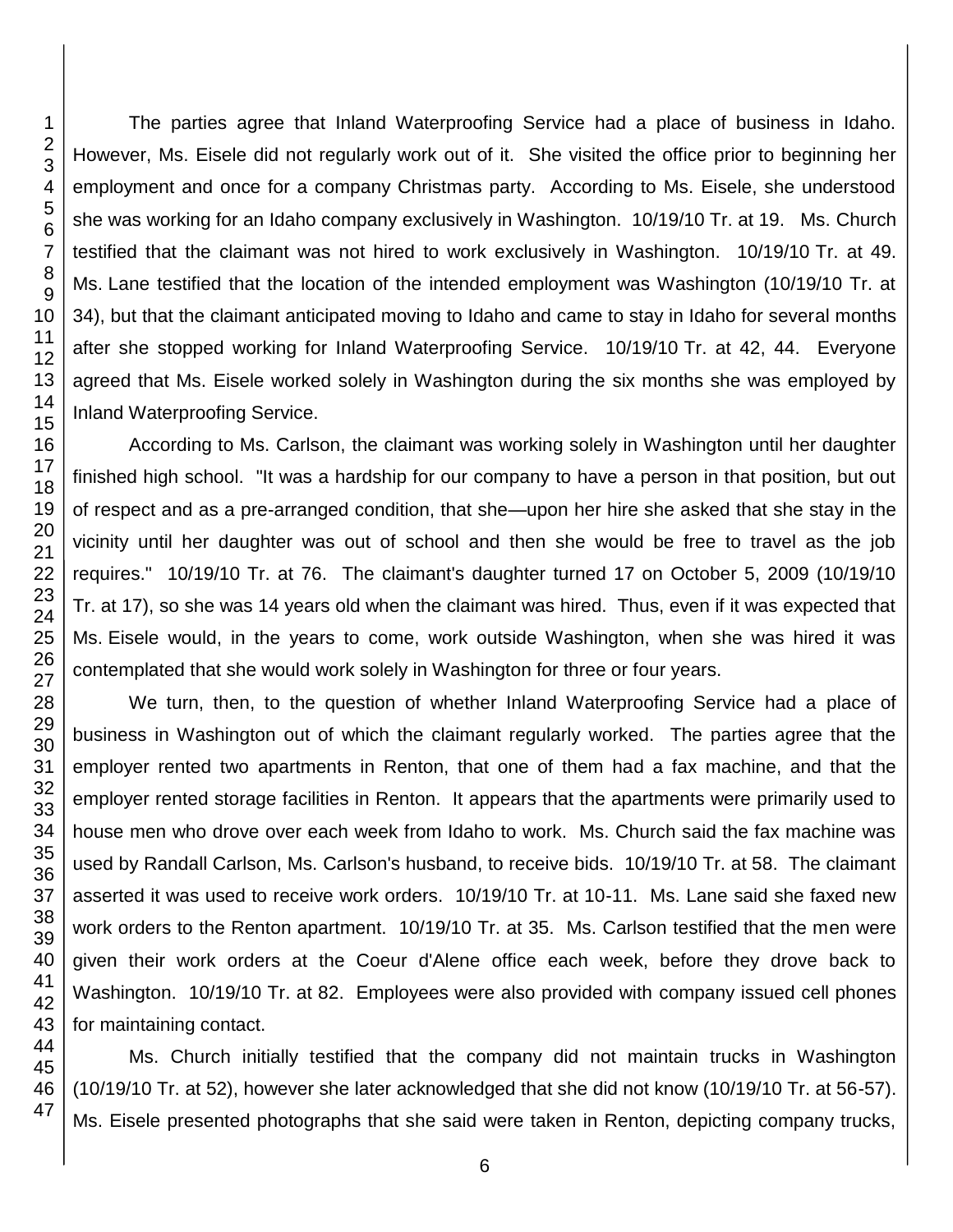the apartments, and the storage facilities. Exhibit No. 1. She said that, as an employee, she had keys to the apartments, the trucks and the storage facilities. She drove to Renton each day to pick up a truck and crew, and she dropped them back off in Renton after the day's work was done. That depiction of her work day was not rebutted by the employer. Ms. Carlson agreed that Ms. Eisele's reporting station was in the state of Washington, though she also pointed out that "sometimes her reporting station was by cell phone or my office phone in Idaho." 10/19/10 Tr. at 74. Likewise, while there was some difference between the employer and the claimant regarding what was stored in the storage facilities and whether supplies were shipped directly to Renton, both agreed that the company rented the facilities and stored some materials and some tools there.

 We have found no Washington cases deciding what constitutes a "place of business" within the meaning of RCW 51.12.120(5) or subsection 2(1) of the Idaho/Washington reciprocal agreement. However, there are cases interpreting the phrase "places of business" in RCW 50.04.140(2), which addresses the extent to which independent contractors are excluded from unemployment compensation coverage, and RCW 51.08.195(2), which addresses the extent to which independent contractors are excluded from industrial insurance coverage. Under RCW 51.08.195(2), one of the criteria for excluding an independent contractor from mandatory industrial insurance coverage is the determination that the "service is performed outside of all the places of business of the enterprises for which such service is performed." Likewise, under RCW 50.04.140(2), one of the criteria for excluding an independent contractor from unemployment compensation coverage is the determination that the "service is performed outside of all the places of business of the enterprises for which such service is performed."

 In both contexts, the phrase "places of business" has been interpreted broadly. In *Miller v. Washington State Employment Security Dept.*, 3 Wn. App. 503 (1970), Joseph Miller was a logging contractor who entered into a contract with the owners of timber to log a 230-acre parcel of land. He then subcontracted the job out to Louis Uitto and William Fuller. The question was whether Mr. Miller was required to pay unemployment compensation taxes on behalf of Mr. Uitto and Mr. Fuller. Mr. Miller argued that the two were excluded from unemployment compensation coverage under RCW 50.04.140. The court concluded they were not, focusing on RCW 50.04.140(2) and holding: "When Miller contracted with the owners of the timber to log the 230-acre tract, that tract then became one of his places of business — a place where he and his employees on his behalf were engaged in a work effort hopefully for profit." *Miller*, 3 Wn. App. at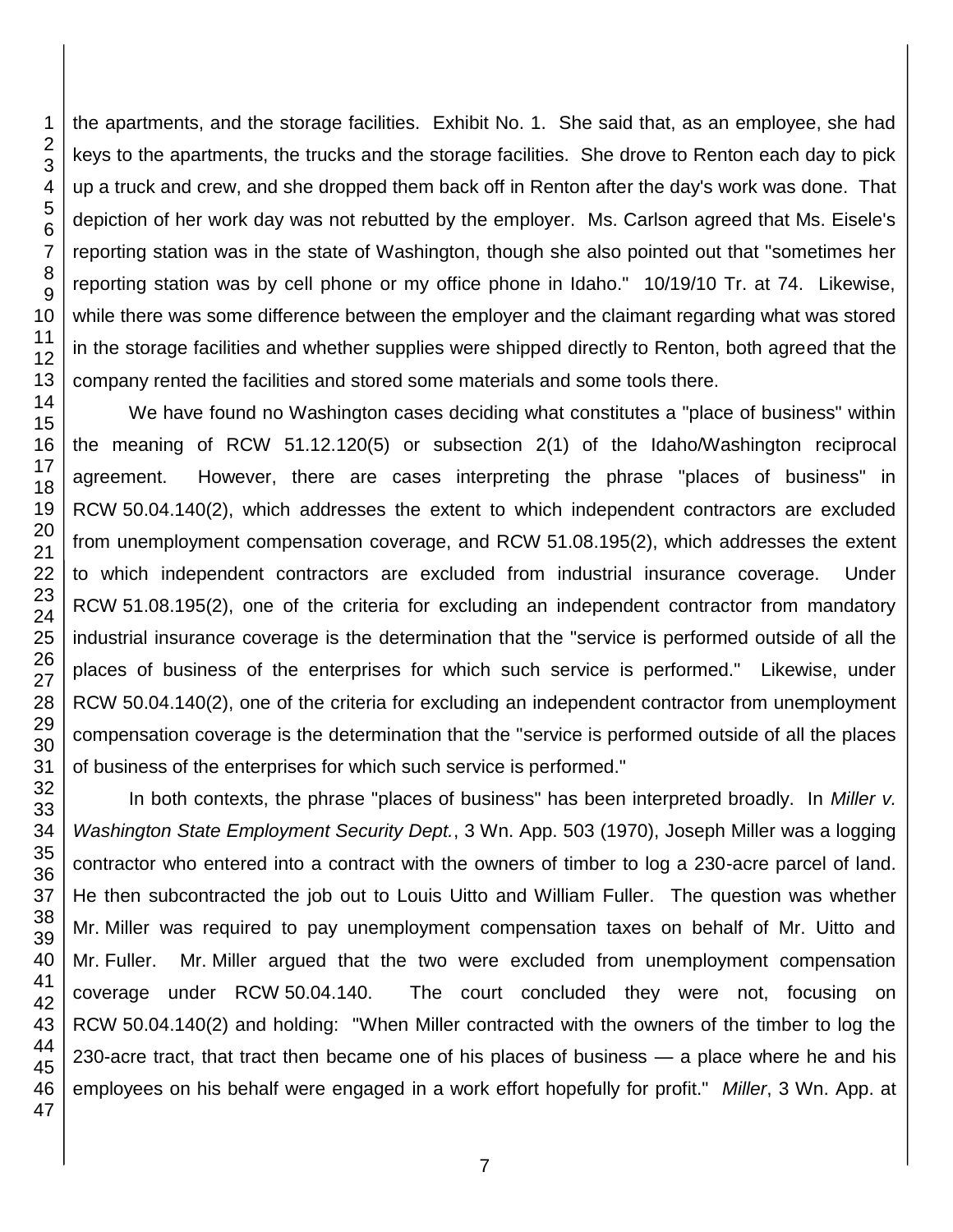506. Thus, Mr. Uitto's and Mr. Fuller's services were not performed outside all of Mr. Miller's places of business and he was required to pay unemployment compensation taxes on their behalf.

Likewise, in *Schuffenhauer v. Department of Employment Security*, 86 Wn.2d 233 (1975), the Supreme Court concluded that clam diggers working on tidelands leased by the employer were not excluded from unemployment compensation coverage under RCW 50.04.140. The court held that property leased in connection with an employer's business constitutes one of the employer's places of business within the meaning of RCW 50.04.140(2).

Finally, in *In re Alliance Flooring Service, Inc.*, Dckt. No. 03 32294 (June 13, 2005), we concluded that carpet installers were not excluded from industrial insurance coverage under RCW 51.08.195(2), reasoning as follows: "For the most part, the installation service itself was performed outside Alliance's place of business. However, the installers went to Alliance's warehouse to pick up the carpet or vinyl. As a result, the installers' services were not performed outside **all** of the firm's places of business." (Emphasis in the original.) *Alliance* at 5.

We reach a similar conclusion here regarding what constitutes a place of business within the meaning of the reciprocal agreement. The properties rented by Inland Waterproofing Service in Renton, Washington, were places of business for the employer because the company parked its trucks there, stored materials and tools there, and required employees to pick up trucks and materials from those locations.

In summary, Inland Waterproofing Service had places of businesses in both Idaho and Washington. However, Ms. Eisele did not regularly work out of the Idaho place of business, nor was it contemplated that she would do so in the foreseeable future. Instead, she regularly worked out of the Washington places of business. She was therefore a Washington worker within the meaning of subsection 2(1) of the reciprocal agreement.

**Was Ms. Eisele domiciled in Idaho and did she spend a substantial part of her working time in the service of Inland Waterproofing Service in Idaho? Alternatively, was Ms. Eisele domiciled in Washington and did she spend a substantial part of her working time in the service of Inland Waterproofing Service in Washington?**

Having concluded that Ms. Eisele was a Washington worker under subsection 2(1), we need not analyze the facts under subsection 2(2). However, in the event our determination is reversed, we note that the parties agree Ms. Eisele was domiciled in Washington, not Idaho, and that she spent all of her time working in Washington. Thus, under subsection 2(2) as well as subsection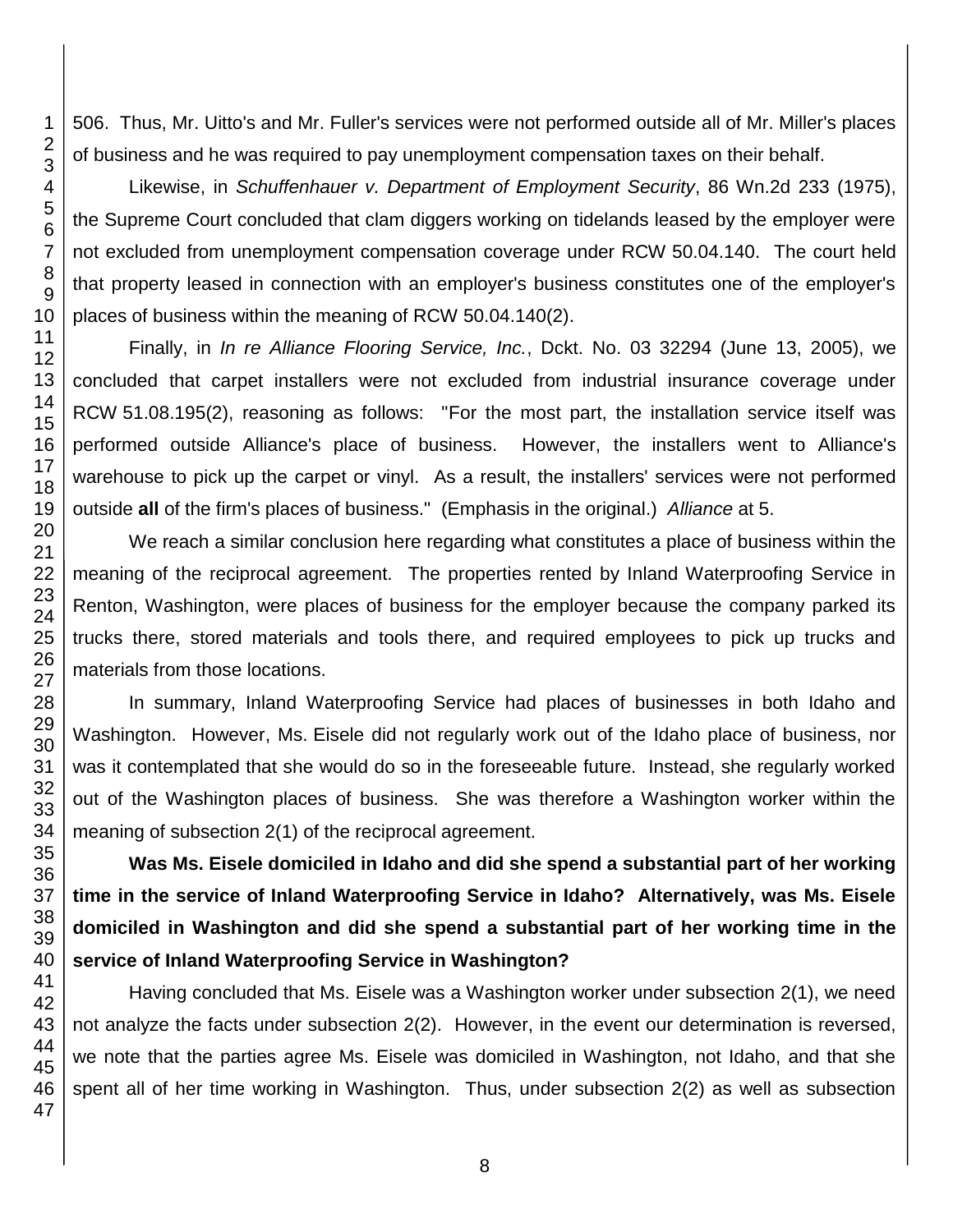2(1) she was a Washington worker, entitled to the coverage of the Washington Industrial Insurance Act. On either basis, the December 11, 2008 Department order must be reversed.

Depending on the status of the Idaho claim, it is possible that offsets may apply under RCW 51.12.120(2). In addition, the insurance the employer has already purchased in Idaho may suffice under RCW 51.12.120(4). However, both of those issues are beyond the scope of our review in the current appeal and will have to be addressed by the Department on remand.

#### **FINDINGS OF FACT**

1. On January 7, 2008, Athena Eisele filed an Application for Benefits with the Department of Labor and Industries in which she alleged she sustained an occupational disease while in the course of employment with Inland Waterproofing Service. On January 9, 2008, the Department rejected the claim for the reason that the claimant was an Idaho worker at the time of the injury and was not covered under the industrial insurance laws of the state of Washington.

On March 3, 2008, the claimant filed a Protest and Request for Reconsideration. On December 11, 2008, the Department affirmed the January 9, 2008 order. On February 2, 2009, the claimant filed a Notice of Appeal with the Board of Industrial Insurance Appeals. On March 18, 2009, the Board granted the appeal under Docket No. 09 10809, and agreed to hear the appeal.

- 2. Athena Eisele was an employee of Inland Waterproofing Service from August 2007, to some time in January 2008.
- 3. Inland Waterproofing Service has a place of business in Coeur d'Alene, Idaho, and does business in Idaho, Washington, and Montana.
- 4. During the time she worked for Inland Waterproofing Service, Ms. Eisele was domiciled in Kirkland, Washington.
- 5. During the time Ms. Eisele worked for Inland Waterproofing Service, the employer maintained places of business in Renton, Washington.
- 6. Ms. Eisele regularly worked out of Inland Waterproofing Service's places of business in Renton, Washington.
- 7. Ms. Eisele did not regularly work out of Inland Waterproofing Service's place of business in Coeur d'Alene, Idaho. Ms. Eisele was hired to work solely in Washington for several years, until her daughter completed high school in Washington. Until then, it was not contemplated that she would regularly work out of the employer's place of business in Coeur d'Alene, Idaho.
- 8. All of the work Ms. Eisele performed for Inland Waterproofing Service was performed in the state of Washington.
- 9. The Industrial Accident Board of the state of Idaho and the Department of Labor and Industries of the state of Washington, as administrators of the workers' compensation laws of their respective states, entered into a